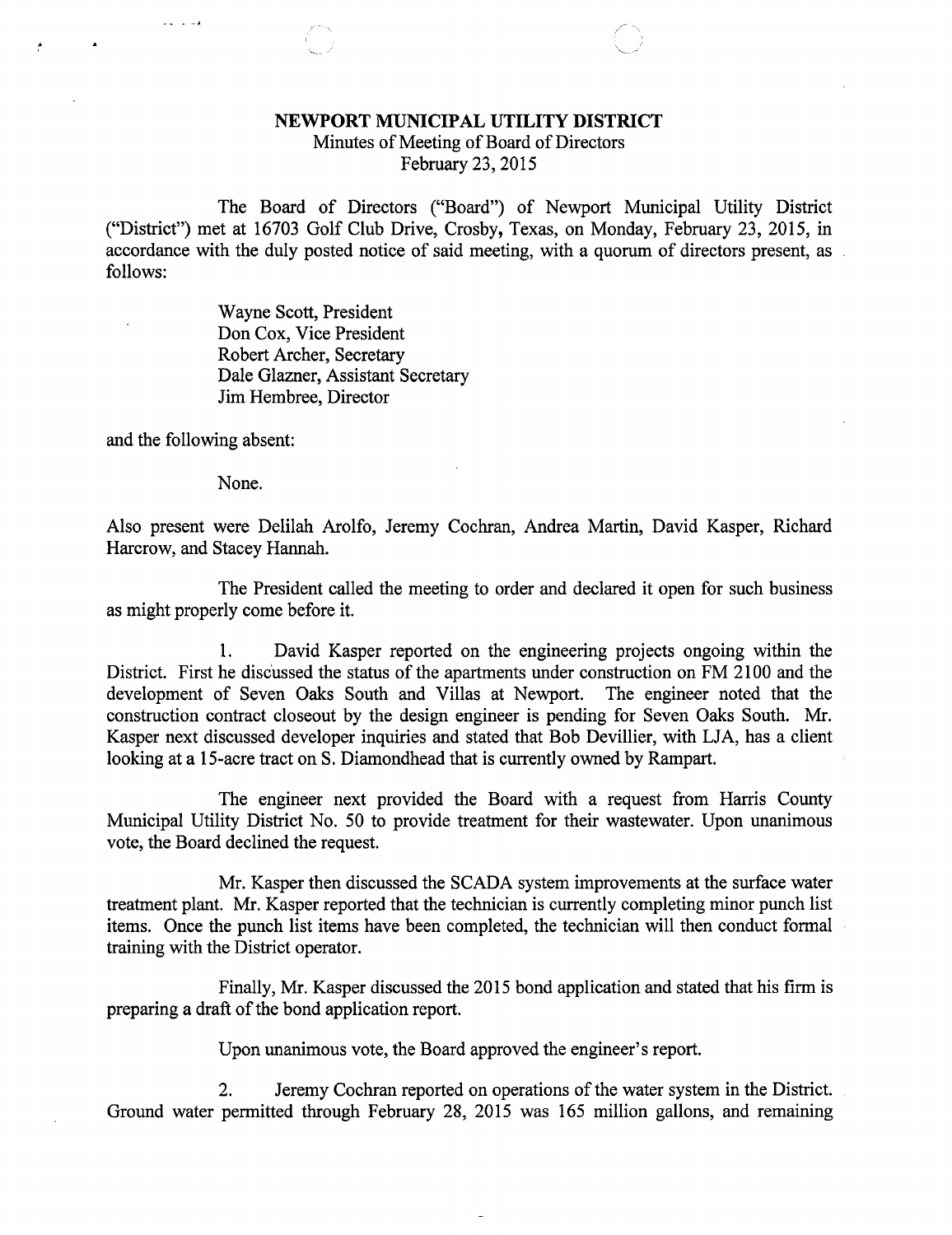ground water as of January 31, 2015 was 48.081 million gallons. Total ground water produced was 5.189 million gallons, and total surface water produced was 19.723 million gallons. Billed water was 22.695 million gallons with an accountability of 91%.

The operator reported on work completed at the surface water treatment plant, which included ordering and receiving the filter valve and actuator rebuild kits, changing out a broken valve on the polymer pump skid, cleaning and calibrating all online turbidimeters, and relayering the limestone driveway. Pending work includes completing the SCADA system, rebuilding the actuators on filter valves, and replacing Filter #1 "filter to waste" valve.

Mr. Cochran then discussed the status of the water wells in the system. Pending work includes replacing a leaking check valve at Water Plant No. 1.

Mr. Cochran then reported on the status of the wastewater system in the District. Total flow for January amounted to 29.607 million gallons, with an average daily flow of 0.955 million gallons. There was 8.7" of rainfall for the month. There were no violations noted at the facility. The operator next reported on work completed at the wastewater treatment plant, which included EFS repairing the solenoid valve on the scum spray unit for the sludge thickener. Pending work includes analysis training with Envirodyne for laboratory sampling.

Mr. Cochran next discussed the operations of the District lift stations and noted that the operator responded to two power loss callouts at Dunes Lift Station due to an issue with CenterPoint's transformer. A repair crew arrived on site and replaced the damaged transformer.

Mr. Harcrow reported on the District work. There were 15 water leaks and main line repairs, nine sewer back-up and sewer line repairs, four taps, 13 meters changed out, and five maintenance items. Mr. Cochran discussed the ongoing replacement of 300 feet of six inch concrete sewer main by the operator from 503 Forecastle to 511 Forecastle. The sewer main was collapsed in several locations and created ongoing inflow and infiltration. Pictures of the sewer main replacement were provided to the Board for review.

Upon unanimous vote, the Board approved the operator's report as presented.

3. Mr. Cochran then discussed the status of the District parks. He noted that the operator removed debris that was dumped by the trail entrance on Flying Bridge, replaced two weed eaters due to excessive repair costs, had both Mule ATVs serviced, purchased four ATV tires for inventory, and replaced the blades on one of the mower units. Pending work includes investigation and repair of the irrigation pump system at Port O' Call Park and installation of the stone bench seating near the splash pad.

The operator provided the Board with a detailed list of vandalism activity that has occurred at the parks over the last month. .

Upon unanimous vote, the Board approved the parks and trails report as presented.

4. There was discussion regarding neighborhood crime watch. A discussion ensued on the types of ongoing issues at each of the park locations and how to reduce the